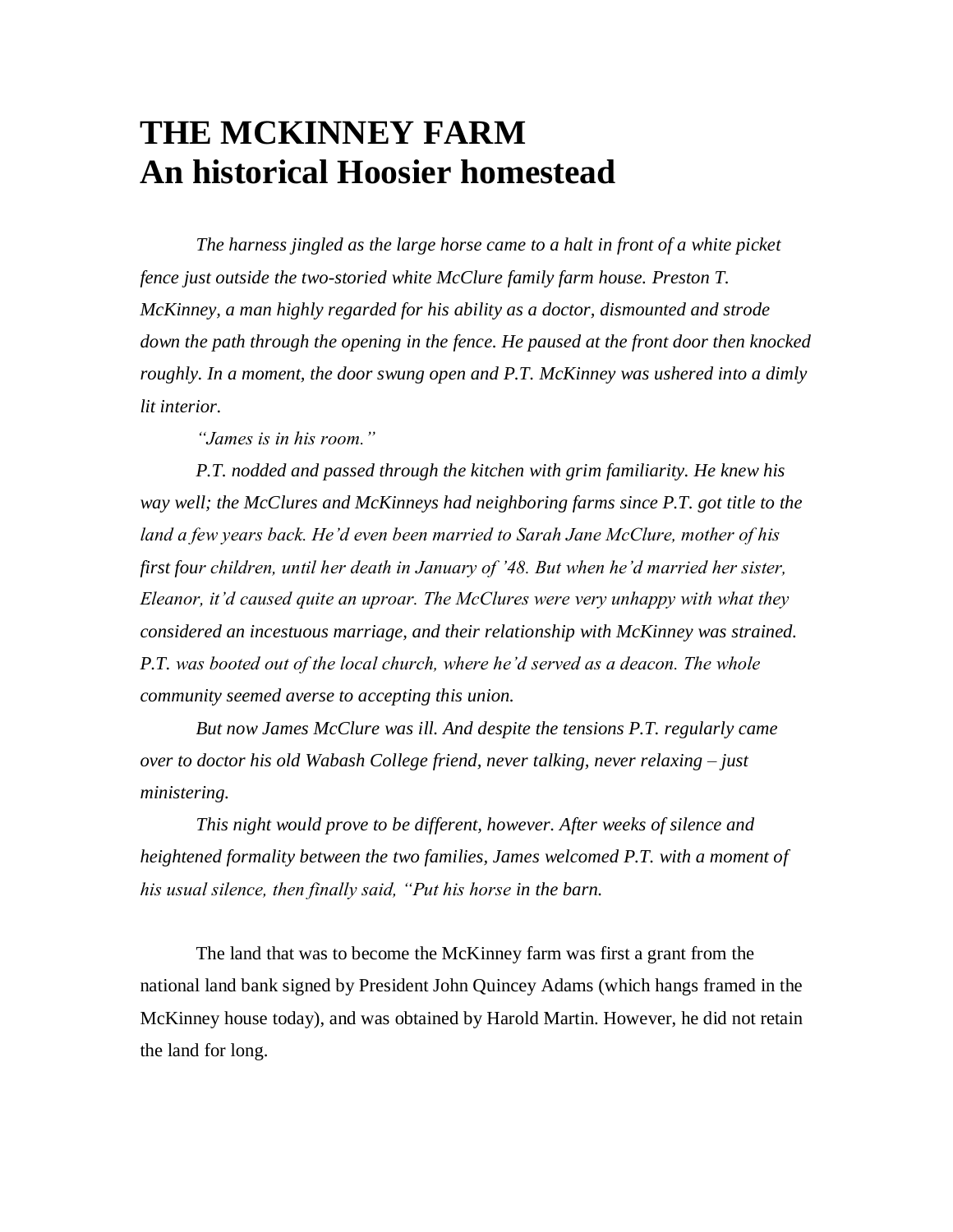In those days, farmers would pool their crops or livestock and one person would take the product to market. Such was the case with a barge load of pork which Martin took to New Orleans. Among those whose interests he was representing was Aaron Hedfield's, the "company store banker," a politician and money man who founded the small burg of Newtown, Indiana.

Martin mysteriously lost everything on that trip. And since he had some loans out on his land to Hetfield, the latter claimed Martin's land as recompense for his share of the losses.

This parcel of land then passed to Dr. Preston T. McKinney, who purchased it from Hetfield in 1836, and it has been in the McKinney family since that time.

The McKinney farm adjoined the one owned by the McClure family, and soon the McKinneys and McClures were also joined as families when P.T. married Sarah Jane McClure. These two families have shared social and business relationships ever since.

*"A man could settle down her and live his life," said P.T. McKinney, gazing out a window and absently holding back the curtain.*

*Aaron Hetfield looked at his companion with an amused smile. "This wouldn't have anything to do with a certain Sarah Jane McClure I've seen you sparking lately, would it?"*

*P.T. let the curtain fall back over the window. He looked down at his shoes with his own slight smile. "I don't suppose you'd be interested in selling that piece of land you have next to the McClures, would you?" he asked.* 

*As he spoke, he thought briefly of the letter he'd written home to explain his lengthy absence from his home in New Carlisle, Ohio. In his mind's eye he could see the modest, beautiful Coal Creek; the "river" that had been flooding so badly he couldn't possibly cross it yet…*

*Hetfield stood up from his comfortable chair and stretched for a moment. He'd had this land for some time as a settlement against that rascal Martin. Martin had lost a tremendous load of pork for Hetfield – said it was robbed in a riverboat incident. More likely it was in an unlucky gambling incident.*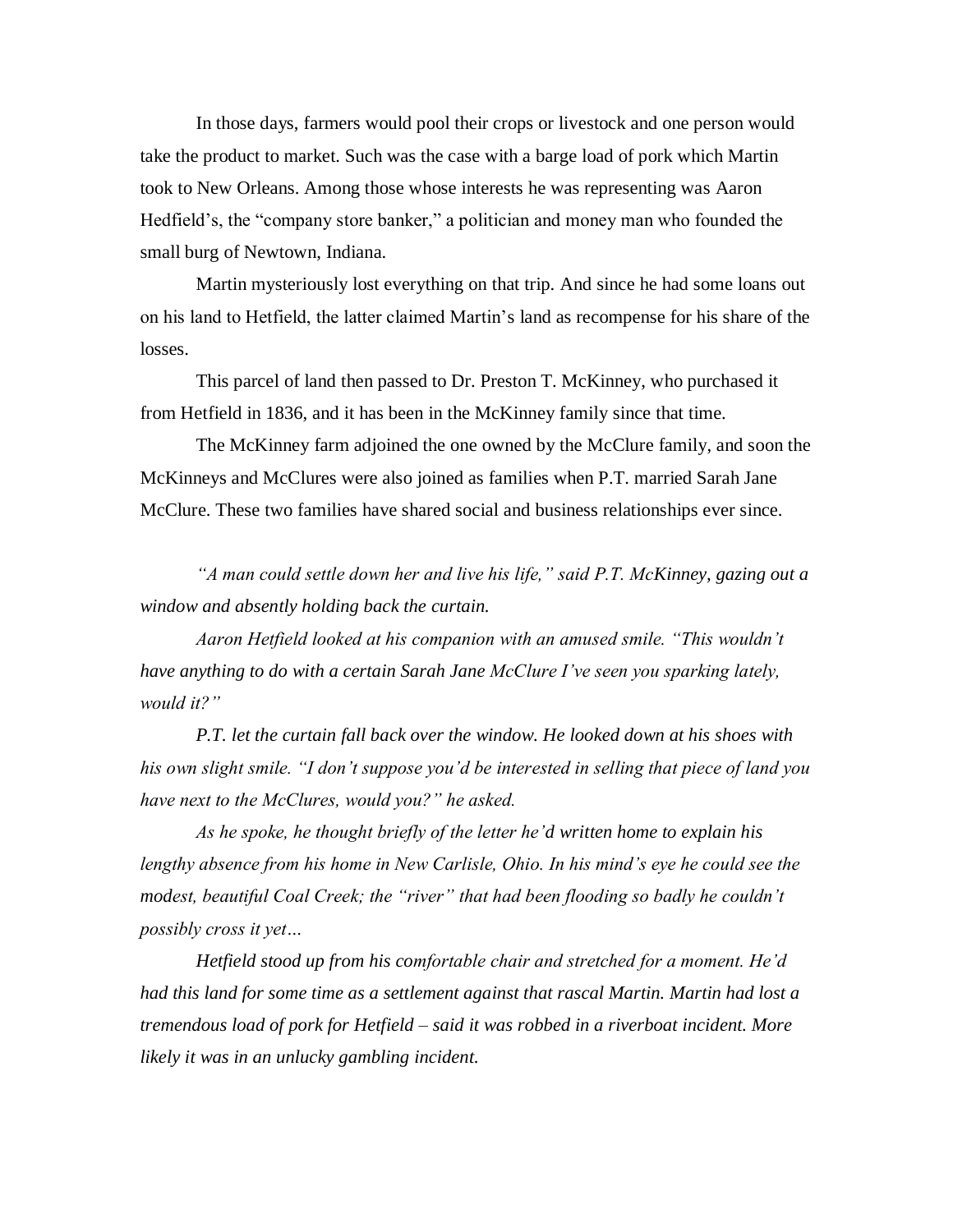*Well, he was a man with an eye for a good sale. P.T. would be a distinguished addition to the neighborhood. It'd be good to have a doctor in these parts. "I think we can arrange something," said the banker.* 

Unlike many farms and great tracts of land today, the McKinney and McClure farms (today called Walnut Knoll and MarMac, respectively) have remained relatively unchanged for over 150 years. And both have remained with the original families.

A common cemetery, placed on the property line, links the two farms and is rich with the history of both families.

*It was a sight those at the small funeral gathering would always remember. A cold spring wind whipped around somber bodies. Flanked by his young children, P.T. stood at the edge of the grave site bidding silent good-bye to Sarah as her body was lowered into the ground. Peach blossoms were falling on the coffin from the trees overhead.*

*A friend said later, "I'll never forget the sight of P.T. down at the cemetery in the cold burying Sarah with those four children, all under age five."*

Six generations lie buried in the McKinney family plot, including P.T., his first wife, Sarah Jane, his second wife, Eleanor, who helped rear her sister's four children but died trying to give birth to one of her own, and his third wife, Catherine.

Ironically the third Mrs. P.T. McKinney had also been a McClure, although she was not related to the McClures of MarMac. Catherine was a local schoolteacher and had reared her sister's son, orphaned by an outbreak of malaria, until he was an adult. Then in her 40s, she married P.T. and her first child, Charles, was born to the couple.

Charles married and had four children, among whom, a daughter, died at age 12. His wife, Mary, broke tradition and had the child buried in nearby Newtown because the family cemetery had become overgrown. And although Charles and Mary chose to be buried next to their daughter in town, Charles' son, Glenn, was buried in the family plot, as was another daughter, Georgia, who spent 40 years as a missionary to Iran (called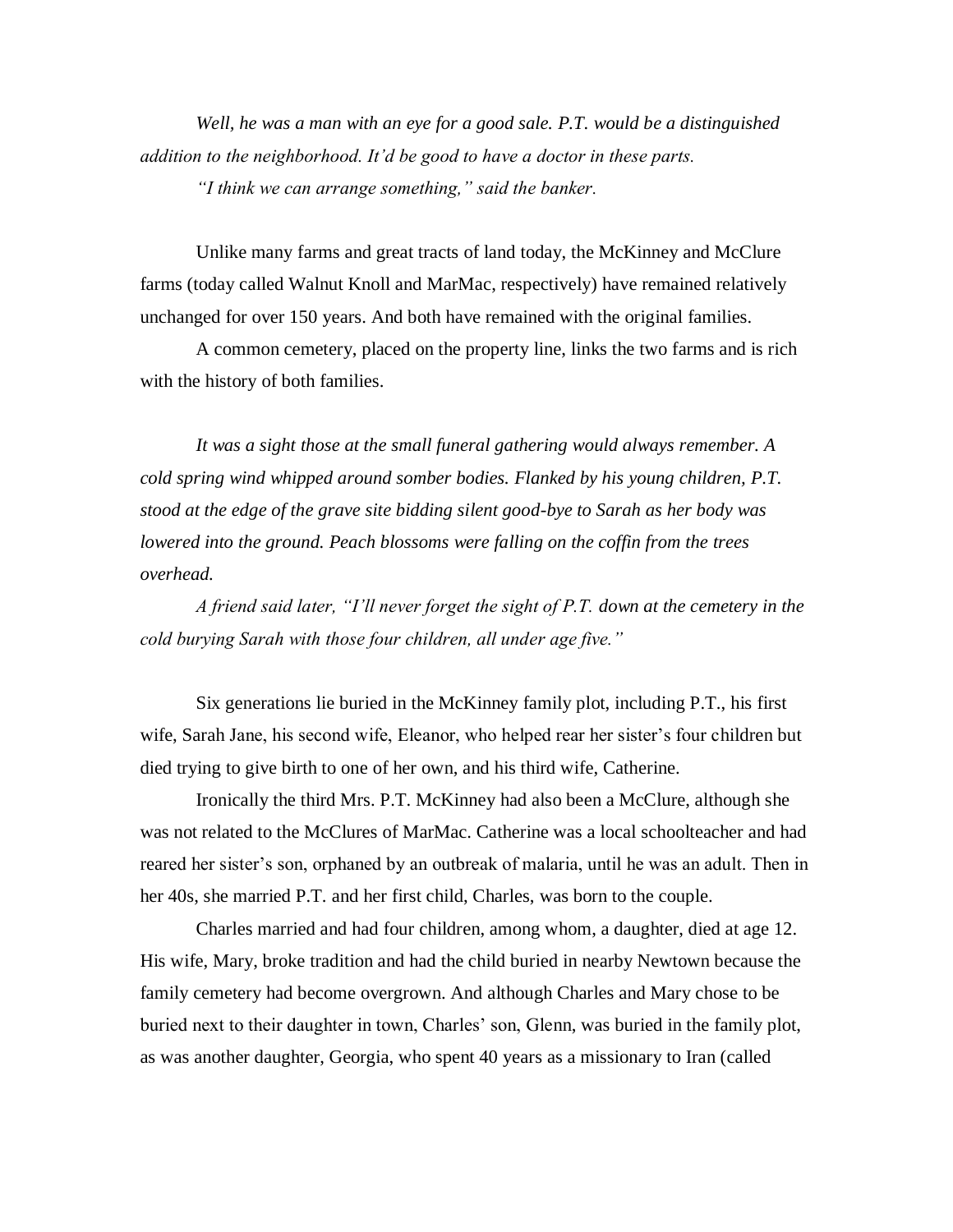Persia in those days). In 1938 Lawrence (grandson of Charles) and his wife, Alice, restored the cemetery.

The McKinney farm has many stories to tell. Between 1818 and 1820 it was host to a thriving mill. At one time a canal which ran down near Coal Creek brought logs down from the north to be processed at the saw mill. Today you can still see a contour in the land, and when it rains heavily, water will collect. One can easily imagine how the original canal must have looked.

But it wasn't just logs that passed through this farm.

*The moon wasn't out that night so the horse-pulled cart was heard before it was seen.* 

*"Whoa," said the driver softly.* 

*The horses halted before a large farm house. The door opened almost immediately. A man stood in the doorway with a lamp, its light showing no surprise on his face.*

*"Two this time?" he asked.*

*The driver nodded and went to the back of the cart. He spread the straw and lifted back wool blankets. Two forms got up and dusted themselves off, the slighter one coughing to clear her lungs.* 

*They walked without speaking to the barn. Their dark-skinned faces were illumined by a soft lamp light once they came inside. Charles showed them to a special room where food and rest awaited.* 

Even though the farm was well up in the North, there were still folks who didn't appreciate the slave-running practices of their neighbors. This McKinney farm house, the original homestead, was burned in 1851.

The McKinneys had been sleeping in the barn to protect their livestock – as was the common practice of Underground Railroad households. The house wasn't entirely destroyed, but it was moved, rebuilt and the face of the farm was changed permanently.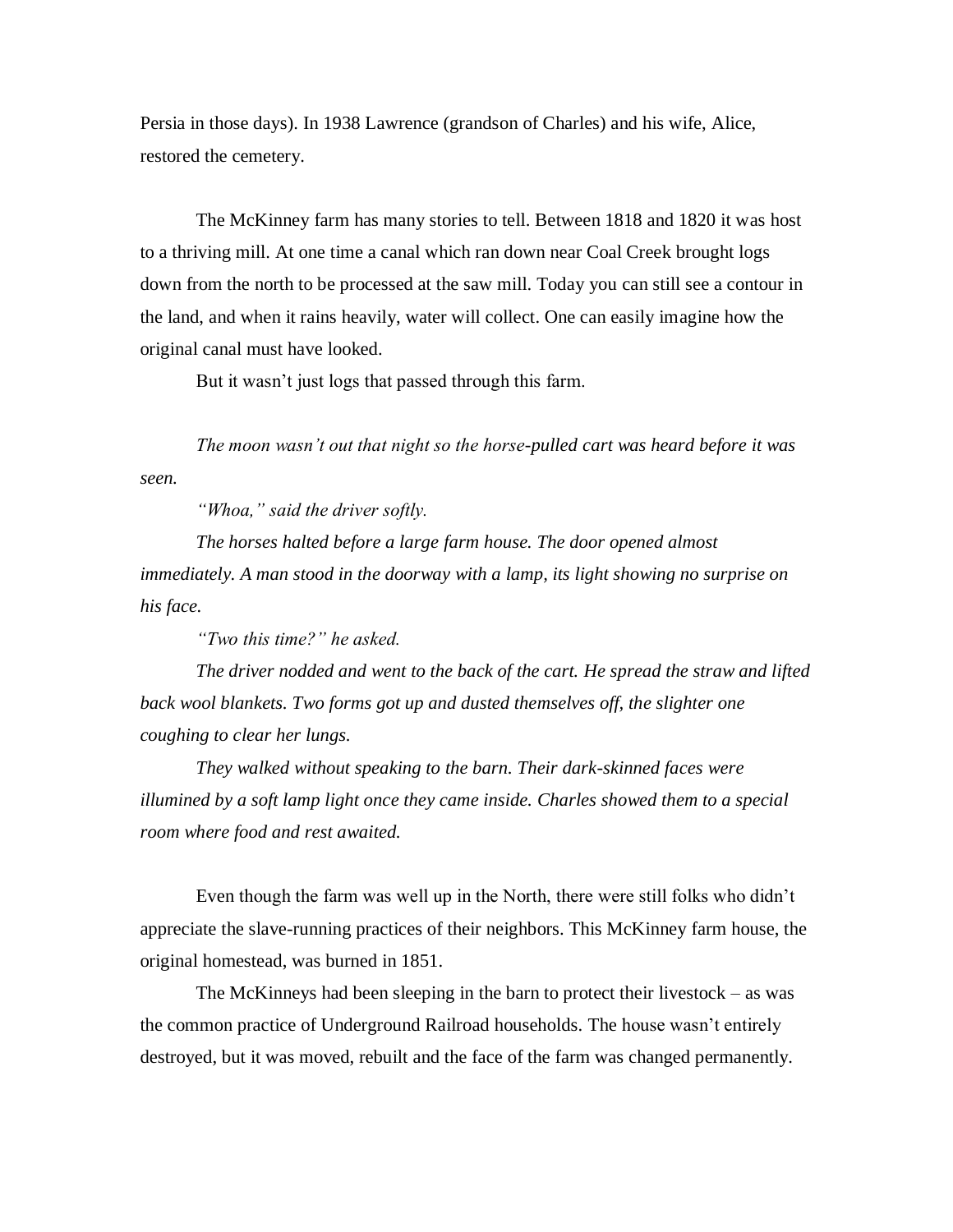Actually, burning barns was the more common protest. During the civil war a militant organization sympathetic with the South, known as Knights of the Golden Circle, marked the McKinney barn a second time for burning. Many of the barns of families with sons in the Union Army were burned; and Charles' oldest (half) brother, William, was a captain in the Civil War.

This barn had been built by P.T. McKinney in 1849, the year of the Gold Rush. The original homestead stood on the knoll just east of the barn and was the birthplace of his son, Charles R. McKinney, and grandson, Glenn E. McKinney.

On its centennial, in 1949, Glenn and his son, Lawrence, replaced the roof with wood shingles.

In his 80s Lawrence reminisced about this last project with his father. "My father commented on what changes had been made during the past century, and how our shingling was an historic event," he said. "How little I realized the significance, because my father died about a month later."

*The cattle, fed broken ear corn, silage and cottonseed meal which enabled them to reach weights up to 1,400 lbs, stood lowing outside the barn. It was early, the sun hadn't risen yet and the air was still cool. These great beasts were to be driven on foot this morning to Wingate and loaded on trains for sale in Chicago. Young Lawrence was excited. This was always a stirring and social event – the neighbors were already gathering to join in the cattle drive.* 

Today, surrounded by rich cornfields along State Highway 55 between Wingate and Newtown, Walnut Knoll is today primarily a sheep farm, raising champion show sheep which are jealously (and necessarily) guarded by great Pyrenees dogs because the farm straddles a wolf run.

The present farm house, which stands three stories, was built in 1892 by Glenn McKinney and has been fully restored. It is nestled quaintly in a beautiful, park-like setting, with parlor window facing the original homestead, where the original barn still stands.